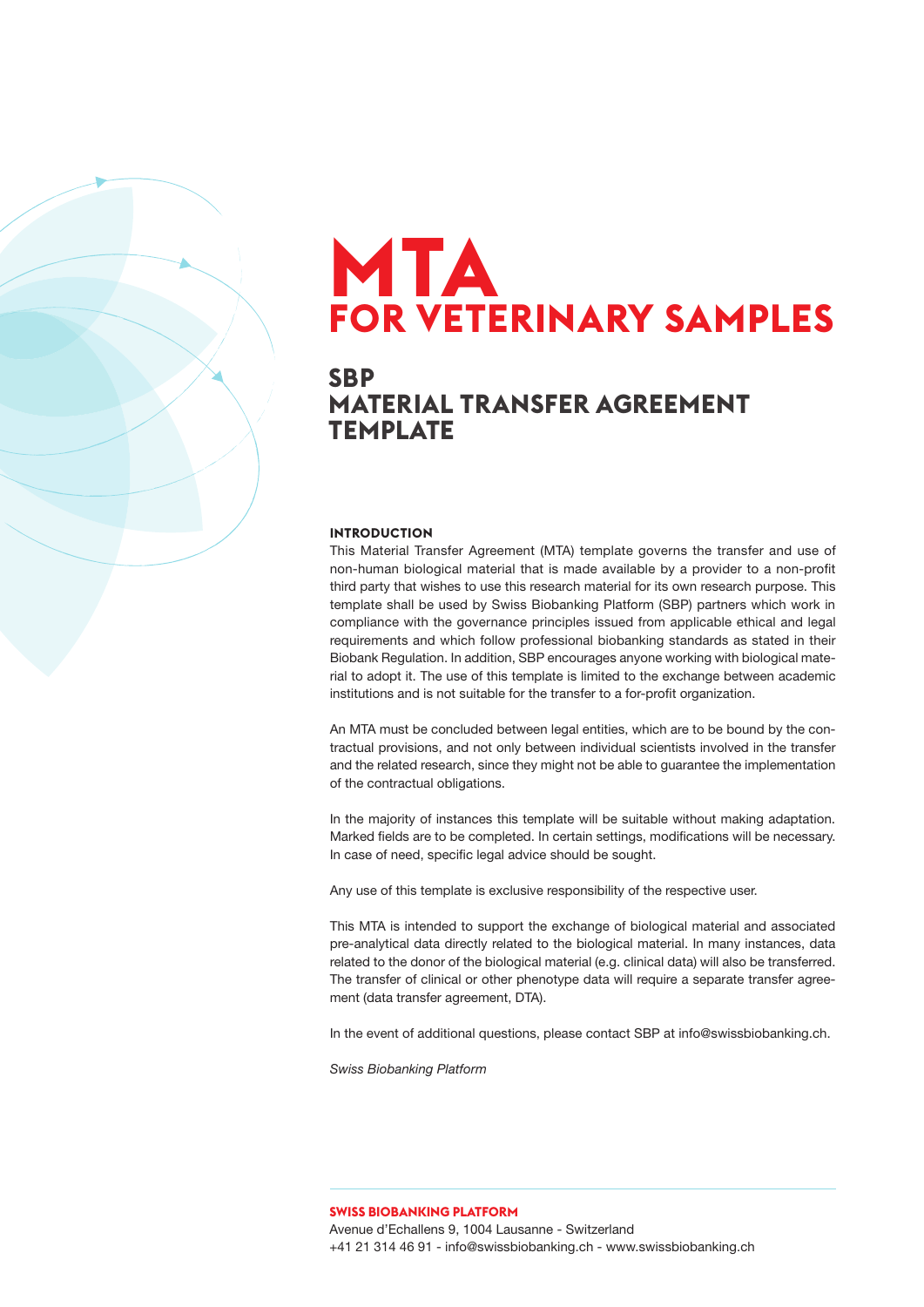# **MATERIAL TRANSFER AGREEMENT**

### **FOR THE TRANSFER AND USE OF VETERINARY BIOLOGICAL MATERIAL**

*This agreement (hereinafter referred to as the "Agreement") is made and entered into by and*

*between*

**[NAME OF PROVIDER ORGANIZATION] ("PROVIDER")** [Address of Provider Organization]

*and*

### **[NAME OF RECIPIENT ORGANIZATION] ("RECIPIENT")**

[Address of Recipient Organization]

*Hereinafter jointly referred to as the "Parties" and individually as a "Party"*

| <b>Provider Authorized Signature(s)</b> |  |
|-----------------------------------------|--|
| (Duly Authorized Representative)        |  |

**Recipient Authorized Signature(s)** (Duly Authorized Representative)

| Signature    | Signature    |
|--------------|--------------|
| Name & Title | Name & Title |
| [YYYY/MM/DD] | [YYYY/MM/DD] |
| Date         | Date         |
|              |              |

**Provider Authorized Signature(s)** (Biobank Responsible Person of Organization) **Recipient Authorized Signature(s)** (Responsible Scientist of Organization)

**Signature** 

**Signature** 

Date

Name & Title

[YYYY/MM/DD]

Name & Title

[YYYY/MM/DD]

Date

**INSTITUTION** 

**LOGO**  $\begin{bmatrix} \text{INSTITUTION} \\ \text{LOGO} \end{bmatrix}$ **LOGO**

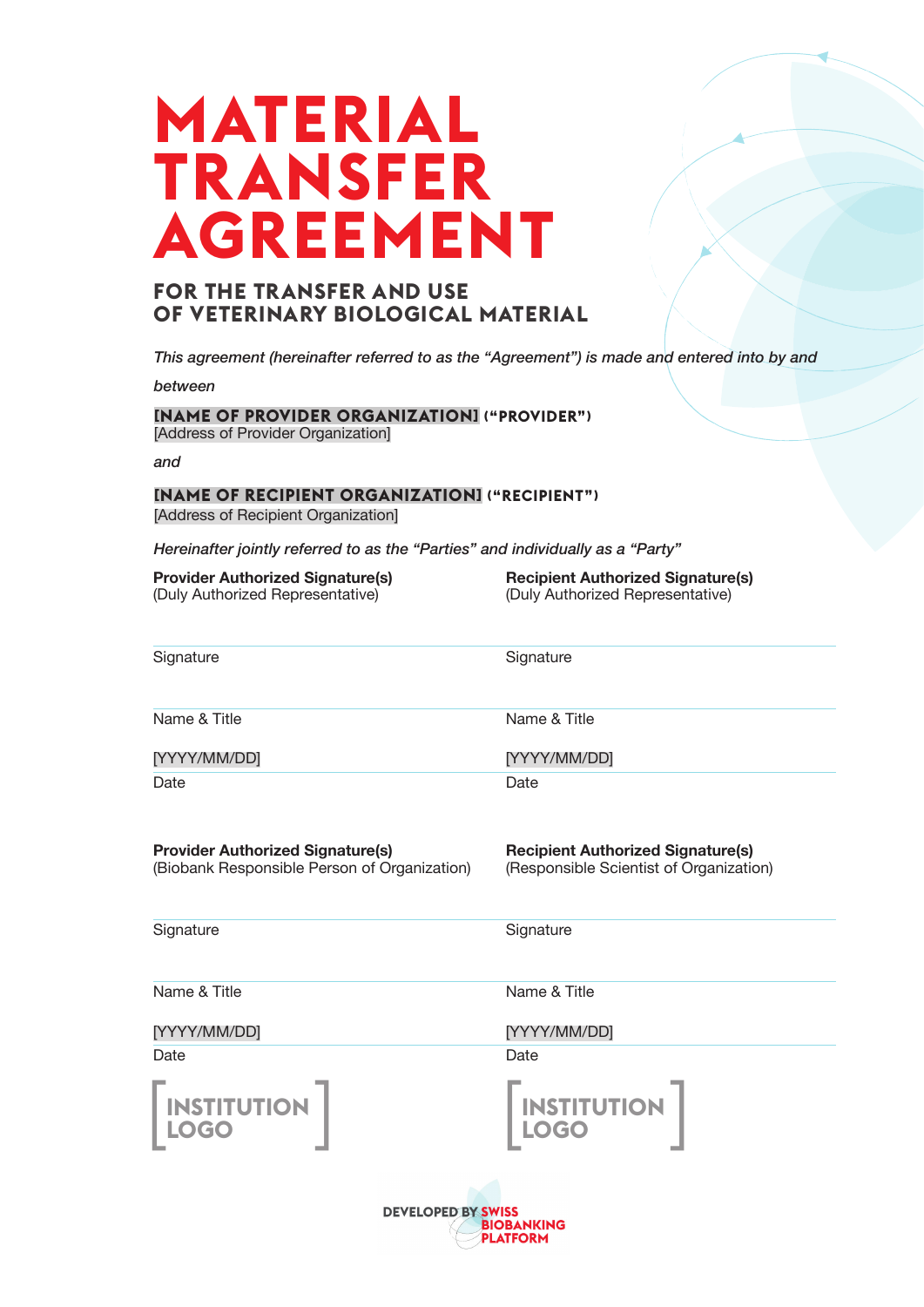### *PROVIDER AND RECIPIENT AGREE AS FOLLOWS:*

### **PREAMBLE**

RECIPIENT wishes to conduct RESEARCH with ORIGI-NAL MATERIAL and DATA.

PROVIDER is willing to provide ORIGINAL MATERIAL and DATA to RECIPIENT under the terms and conditions as follows hereafter.

The effective date of this Agreement is the date of the last required signature obtained.

The biological material and preanalytical data as described in Annex 1 will be delivered by PROVIDER to RECIPIENT under the terms of this Agreement.

# **1) DEFINITIONS**

For the purpose of this Agreement, capitalized terms, whether used in singular or plural form, shall have the following meaning:

### BACKGROUND INTELLECTUAL PROPERTY (BACK-

GROUND IP) shall have the meaning set forth in Section 4 below.

### **DATA**

Preanalytical data<sup>1</sup> provided by PROVIDER to RECIPI-ENT related to ORIGINAL MATERIAL as described in Annex 1.

#### FOREGROUND INTELLECTUAL PROPERTY (FORE-

**GROUND IP)** shall have the meaning set forth in Section 4 below.

### INTELLECTUAL PROPERTY RIGHTS

All intellectual property rights throughout the world, whether existing under statute, at common law or equity, registered or unregistered, now or hereafter in force or recognized including trade secrets and know-how.

#### **MATERIAL**

ORIGINAL MATERIAL, any PROGENY and UNMOD-IFIED DERIVATIVES thereof, the ORIGINAL MATERIAL contained in MODIFICATIONS and DATA.

### MODIFICATIONS

Substances created by RECIPIENT which contain/incorporate the MATERIAL in whatever form.

#### ORIGINAL MATERIAL

Biological material that is to be delivered by PROVIDER to RECIPIENT as described in Annex 1.

### **PROGENY**

Unmodified descendant from the ORIGINAL MATERIAL, such as virus from virus, cell from cell, or organism from organism.

#### RESEARCH, RESEARCH PROJECT

Research project and experiments with the MATERIAL to be performed by RECIPIENT, as specified in Annex 2. Any use will be only for research purpose.

#### RESULTS

Any output of the RESEARCH, which are not PROGENY or UNMODIFIED DERIVATIVES, such as invention, data, software, algorithms, knowledge, know-how or information that is generated in the RESEARCH, whatever its form or nature, whether or not it can be protected, as well as any rights attached to it, including INTELLEC-TUAL PROPERTY RIGHTS.

### UNMODIFIED DERIVATIVES

Substances created by RECIPIENT which constitute an unmodified functional subunit or product expressed by the ORIGINAL MATERIAL. Some examples include: subclones of unmodified cell lines, purified or fractionated subsets of the ORIGINAL MATERIAL, proteins expressed by DNA/RNA supplied by PROVIDER, or monoclonal antibodies secreted by a hybridoma cell line.

# **2) SCOPE**

- 2.1 PROVIDER will provide RECIPIENT with MATERIAL under the conditions as set forth in this Agreement.
- 2.2 The MATERIAL may not itself be commercialized and is to be used solely by RECIPIENT and defined co-partner of RECIPIENT<sup>2</sup> under the direction of a qualified RECIPIENT's scientist at recipient's organization. The RESEARCH to be conducted by RECIPIENT is restricted to the RESEARCH PROJECT described in Annex 2. Restrictions of use of the MATERIAL, if applicable, are stated in Annex 1.
- 2.3 MATERIAL and MODIFICATIONS will be stored in a secure location and will only be used in laboratory animals or *in vitro* experiments. MATERIAL and MODIFICATIONS will not be used in human subjects, clinical trials or for diagnostic purpose involving human subjects without PROVIDER's prior written consent.

<sup>2</sup> To be listed in Annex 2 (If applicable)

Data related to the collection, processing, storage and usage of biological material (e.g. collection time, transport temperature, centrifuge speed, storing temperature, etc.).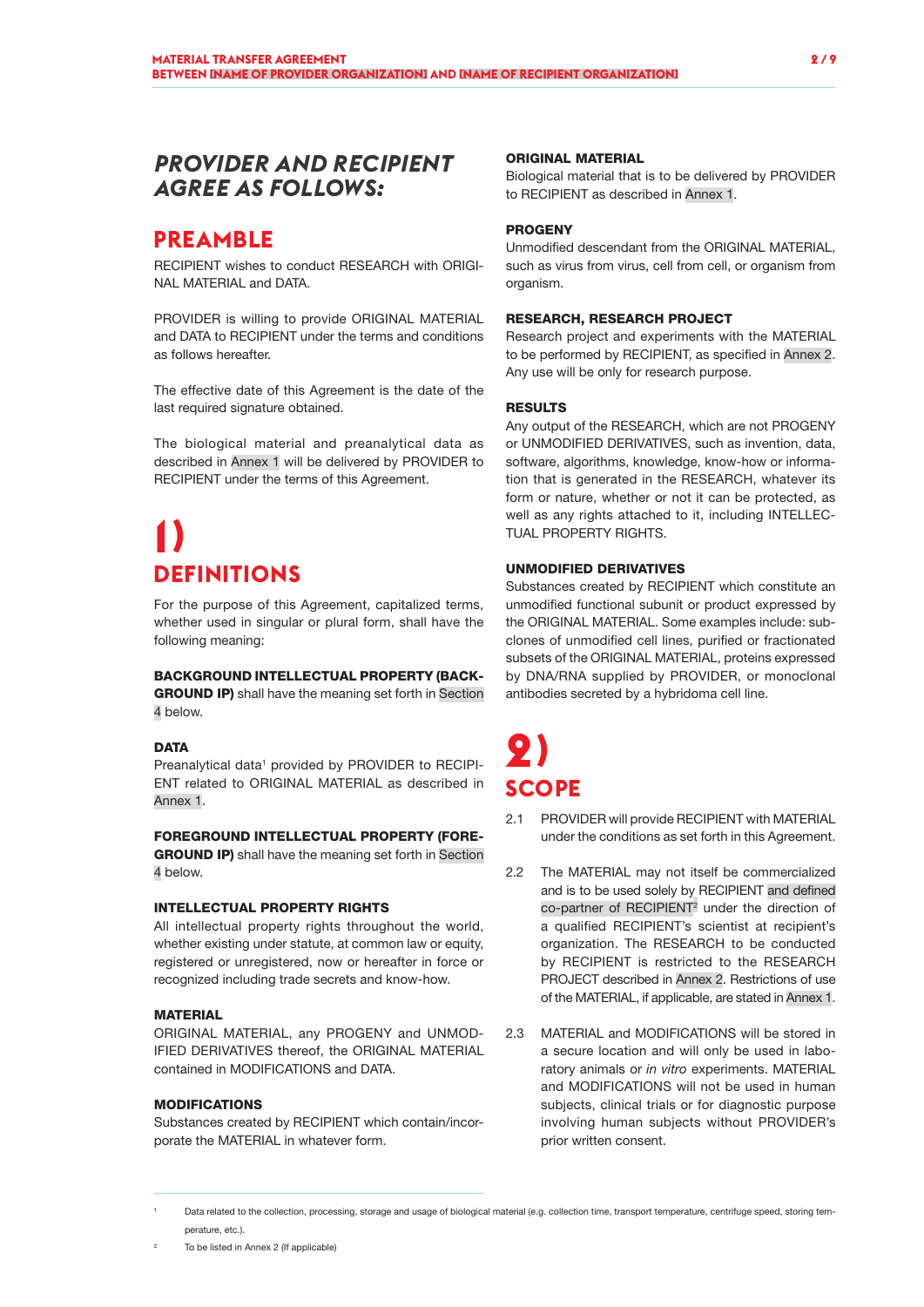- 2.4 The RECIPIENT will ensure that RECIPIENT's
- scientist does not transfer the MATERIAL or MODIFICATIONS to anyone who does not work under his or her direct supervision and responsibility at recipient's organization or who is a defined co-partner of RECIPIENT<sup>3</sup> without the prior written consent of PROVIDER.

### **3) COMPLIANCE WITH LAW, RULES AND REGULATIONS**

- 3.1 The MATERIAL has been collected and processed by PROVIDER in compliance with all applicable laws. PROVIDER will inform RECIPIENT, if the transferred material represents leftover material from veterinary diagnostics or treatment or was obtained during an animal experiment. In the latter case the number of the ethics approval for the animal experiment will be provided in Annex 2.
- 3.2 RECIPIENT agrees to comply with all laws applicable to the research and the handling of biological material. In particular, RECIPIENT shall refrain from tracing or identifying the identity of any privately owned animals from which the MATERIAL is derived and/or the identity of their owners.
- 3.3 RECIPIENT is aware that the ORIGINAL MATERIAL and its PROGENY may contain infectious agents and that it should be handled accordingly. RECIPIENT confirms to perform the activity in accordance with local law before processing the ORIGINAL MATERIAL or its PROGENY in a way that infectious agents may be propagated.
- 3.4 The MATERIAL shall be used only (i) under the conditions, if any, specified by PROVIDER, including any conditions specified at the time of collection, as set forth in Annex  $1$  and $4$  (ii) as provided for by law.
- 3.55 PROVIDER confirms that (i) a written consent covering the intended use of MATERIAL has been signed by the animal owner(s) or (ii) that the animal owner(s) has/have been informed about the intended use of the MATERIAL in research and teaching.

#### 3.[5 ou 6]

RECIPIENT agrees to protect MATERIAL against misuse through appropriate organizational and technical measures as described in Annex 3. Secure MATERIAL access and security shall be guaranteed at all stages of the process.

### **4) INTELLECTUAL PROPERTY RIGHTS**

- 4.1 **BACKGROUND IP.** The Parties agree that each Party shall retain all title, right and interest in and to its respective INTELLECTUAL PROPERTY RIGHTS, as of the date of entry into force of this Agreement (the "BACKGROUND IP"). Unless otherwise agreed herein, nothing in this Agreement shall be construed as a transfer, license, and/or assignment by a Party to the other Party of ownership of, title, right or interest in and to its respective BACKGROUND IP.
- 4.2 *The RECIPIENT is the owner of the RESULTS.* FOREGROUND IP. All right, INTELLECTUAL PROPERTY RIGHTS, title and interest in and to the RESULTS (the "FOREGROUND IP"), shall be owned and vest in the RECIPIENT.

*OR6*

4.2 *The RECIPIENT only is the owner of the Result but the PROVIDER is granted a license on the Result and/or receives a portion of the revenues from the commercialization.*

> FOREGROUND IP. All right, INTELLECTUAL PROPERTY RIGHTS, title and interest in and to the RESULTS (the "FOREGROUND IP"), shall be owned and vest in the RECIPIENT.

> License on FOREGROUND IP. RECIPIENT hereby grants to PROVIDER a royalty-free, worldwide, non-transferrable, non-exclusive, irrevocable license to access and use the FOREGROUND IP for purpose of internal scientific RESEARCH only.

#### *and/or*

Royalties. RECIPIENT will pay to PROVIDER [a fair share of or [...]% on] any net revenues received by RECIPIENT for the commercialization of the FOREGROUND IP.

*OR6*

4.2 *The IP is jointly owned by the Parties.*

To be listed in Annex 2 (If applicable)

Delete if no conditions apply

Select one of three options: If no consent is required (e.g. for experimental animals, such as laboratory mice), delete the entire paragraph. If explicit written consent is required, choose option (i). If the samples were collected with the "right to dissent", but without explicit written consent, choose option (ii)..

Select one of three options: If no consent is required (e.g. for experimental animals, such as laboratory mice), delete the entire paragraph. If explicit written consent is required, choose option (i). If the samples were collected with the "right to dissent", but without explicint written consent, choose option (ii).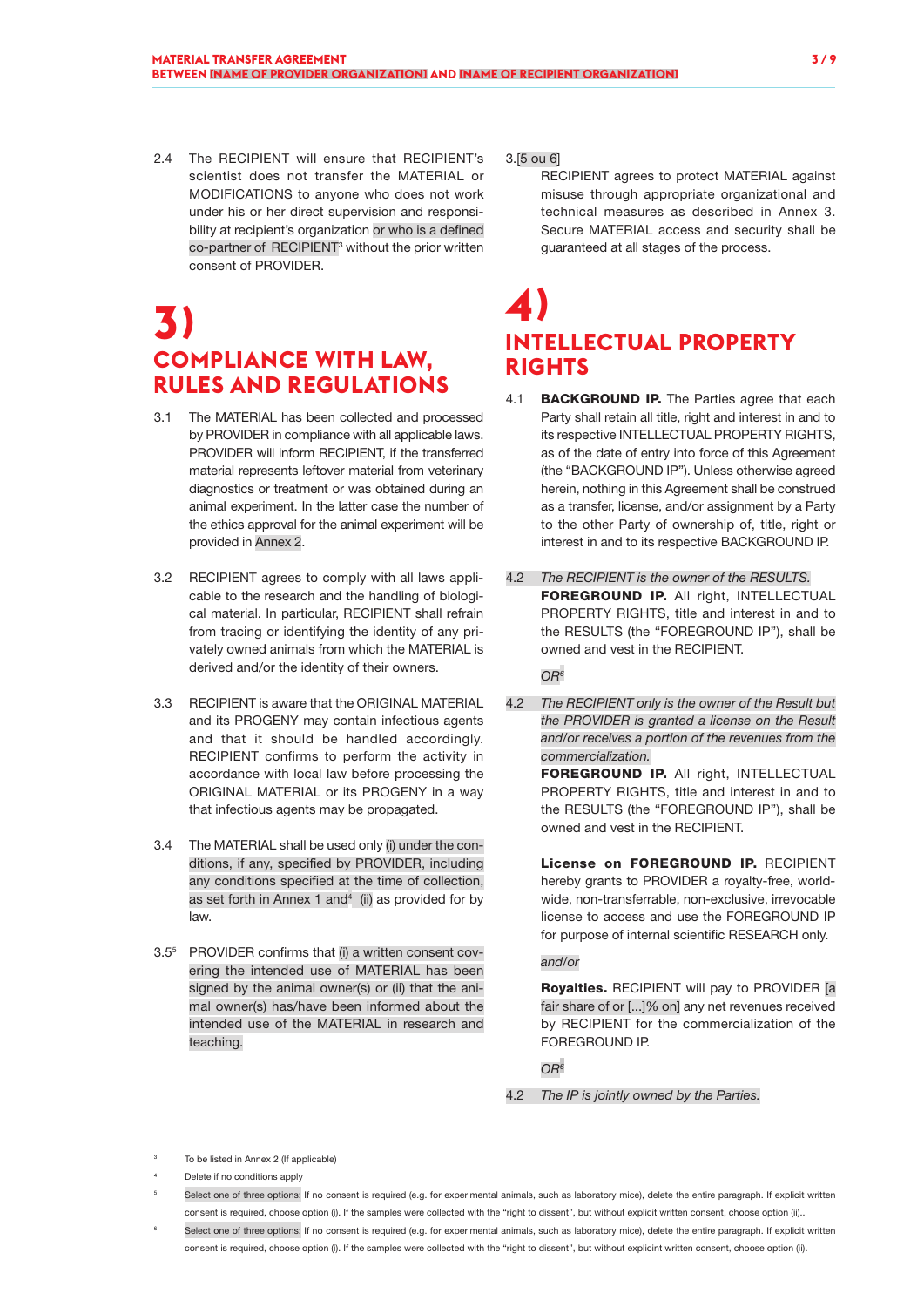JOINT FOREGROUND IP. All right, INTELLECTUAL PROPERTY RIGHTS, title and interest in and to the RESULTS shall be owned jointly by the Parties (the "JOINT FOREGROUND IP"). The Parties will set forth, by separate mutual agreement, their respective rights, duties and responsibility relating to the JOINT FOREGROUND IP. Such an agreement shall not cause a delay of publication of the RESULTS any longer than as defined in Section 7.2.

# **5) DISCLAIMERS**

5.1 Any ORIGINAL MATERIAL delivered pursuant to this Agreement is understood to be experimental in nature and may have hazardous properties or contain infectious agents. PROVIDER makes no representations and extends no warranties of any kind, either expressed or implied. There are no express or implied warranties of merchantability or fitness for a particular purpose, or that the use of the MATERIAL or MODIFICATIONS will not infringe any patent, copyright, trademark or other proprietary rights of a third party.

### **6) LIABILITY AND INDEMNIFICATION**

- 6.1 In no event shall PROVIDER be liable for any use by RECIPIENT of the MATERIAL and MODIFICATIONS, or any loss, claim, damage or liability, of whatsoever kind or nature, which may arise from or in connection with this Agreement or the use, handling or storage of the MATERIAL and MODIFICATIONS by RECIPIENT.
- 6.2 RECIPIENT assumes all and any liability for damages, which may arise from his use of the MATERIAL and MODIFICATIONS, its storage or disposal. RECIPIENT shall hold harmless PROVIDER and its researchers for any loss, claim or demand, which could be raised by RECIPIENT, or made against RECIPIENT by any third party, due to, or arising from, the use of the MATERIAL and MODIFICATIONS by RECIPIENT, except to the extent caused by the gross negligence or willful misconduct of PROVIDER.
- 6.3 **FOREGROUND IP.** The Parties use the FOREGROUND IP at their own risk. A Party using any of the FOREGROUND IP shall, to the fullest extent permitted by the applicable law, defend,

indemnify and hold the other Party harmless against third party claims (including but not limited to claims based on mandatory product liability law) which are based on the Party's use of the FOREGROUND IP.

# **7) PUBLICATIONS**

7.1 The most important purpose of biological resources' use is scientific research and RECIPIENT shall make every effort to publish its RESULTS related to the MATERIAL or MODIFICATIONS. RECIPIENT agrees to acknowledge PROVIDER either as co-authors of the publication or cite as the source of the MATERIAL in all written publications, posters or oral presentations. This applies to any publication on MATERIAL or MODIFICATIONS that discloses or relates in any way to RECIPIENT's use of the MATERIAL, unless otherwise agreed in writing by PROVIDER. The MATERIAL shall be cited at least in the methods and reference/acknowledgement<sup>7</sup> sections. RECIPIENT will acknowledge the Vetsuisse Biobank in in all written publications, posters or oral presentations. [Optional] RECIPIENT will acknowledge the name of individual(s) who have collected the MATERIAL.

### 7.2 [Optional]

RECIPIENT agrees to submit written publications to PROVIDER in confidence for review and comment no later than thirty (30) days prior to submission for publication. RECIPIENT will use a reasonable effort to reflect into the proposed publication any reasonable comments made by PROVIDER no later than ten (10) days before the proposed submission. [Optional] If no objection is made within the thirty days stated above, the publication is permitted.

7.3 All publications of the RESULTS must be compliant with the Authorship Guidelines of the Swiss Academies of Arts and Sciences, as updated from time to time<sup>8</sup>.

### **8) INFORMATION ABOUT RESEARCH**

8.1 RECIPIENT agrees, in accordance with its established practice, to keep complete and accurate accounts, notes, data and records of the RESEARCH. [Optional]: If the RESEARCH PROJECT does not lead to any publication before

<sup>8</sup> http://www.akademien-schweiz.ch/en/dms/E/Publications/Guidelines-and-Recommendations/integrity/Academies\_Authorship.pdf

Select appropriate citation: e.g. acknowledgement section for the case where no marker paper with a DOI is available.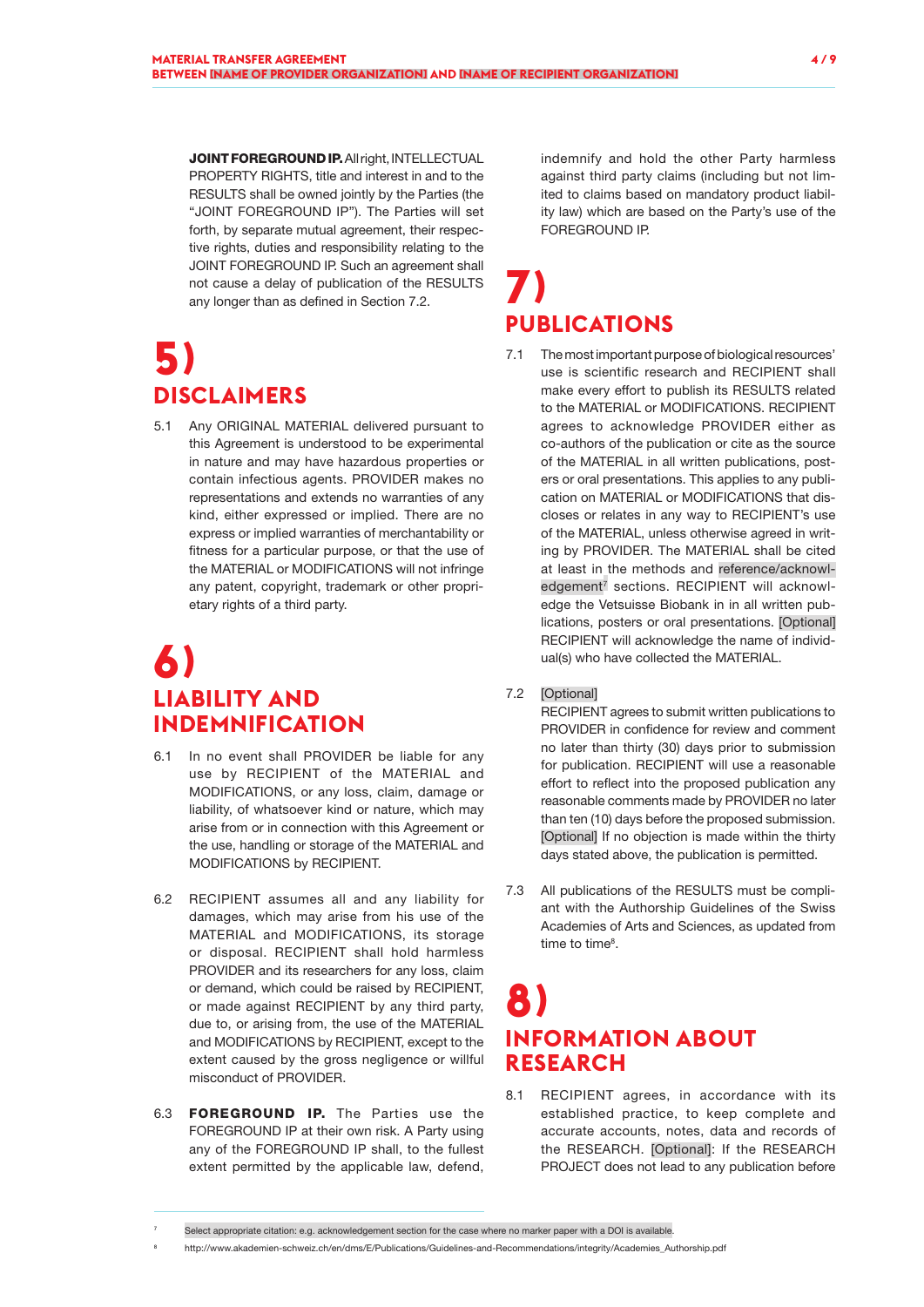the expiration of this contract, RECIPIENT provides PROVIDER, upon request, with a summary of any RESULTS obtained.

8.2 Upon completion of the RESEARCH or on PROVIDER's request, RECIPIENT will disclose to PROVIDER all RESULTS obtained from conducting the RESEARCH, which relate to the use of the MATERIAL or MODIFICATIONS, including, without limitation, copies of relevant summaries and reports. PROVIDER agrees to keep these RESULTS confidential until they are published.

### **9) EXPIRATION AND TERMINATION**

- 9.1 This Agreement will automatically expire the earliest of the following dates: (i) on completion of the RECIPIENT's current RESEARCH with the MATERIAL, or (ii) [one] year from the effective date, unless the Agreement is extended in writing by the Parties. It is the responsibility of RECIPIENT to seek such an extension.
- 9.2 Either Party may terminate this Agreement through a 30-day prior written notice to this effect to the other Party stating one of the following grounds:
	- i if the RECIPIENT organization ceases, is likely to cease, or threatens to cease carrying on business;
	- ii in case the other Party is in material breach of this Agreement and has not remedied such breach by the end of the notice period.
- 9.3 On expiration or termination for any reason, the grant of rights to RECIPIENT under the present Agreement will be automatically terminated. RECIPIENT agrees to discontinue use of MATERIAL. Recipient shall, in accordance with PROVIDER's directions, return or destroy any unused ORIGINAL MATERIAL.
- 9.4 [Optional]

RECIPIENT, at its discretion, will also either destroy the MODIFICATIONS or remain bound by the terms of this Agreement as they apply to MODIFICATIONS.

9.[4 or 5]

The provisions concerning publications, intellectual property, warranty and liability as well as those intended to protect the rights of participants shall survive the Agreement's expiration.

### **10) MODIFICATIONS AND AMENDMENTS**

- 10.1 This Agreement constitutes the entire agreement and understanding of the Parties and supersedes any prior agreements or understandings relating to the subject matter hereof. This Agreement may not be modified except by a written instrument signed by all Parties.
- 10.2 If any portion of this Agreement is in violation of any applicable regulation, or is unenforceable or void for any reason whatsoever, it should be put in writing and discussed by the Parties. Such portion will be inoperative and the remainder of this Agreement will be binding upon the Parties.

# **11) FEES AND TRANSPORT**

- 11.1 Transmittal fees to be reimbursed to PROVIDER for sample production, preparation and shipment costs are specified in Annex 4.
- 11.2 RECIPIENT is in charge of the transport insurance.

### **12) GOVERNING LAW AND JURISDICTION**

12.1 This Agreement shall be governed by the laws of Switzerland. Any claim or controversy arising out of or related to this Agreement shall be submitted to the competent courts of Canton [Name of Canton], Switzerland.

# **13) ANNEXES**

**Annex 1** Original Material and Data

Annex 2 Research Project/Purpose

**Annex 3** Material Transfer Specification

Annex 4 Fees and Transport

All Annexes from an integral part of this Agreement.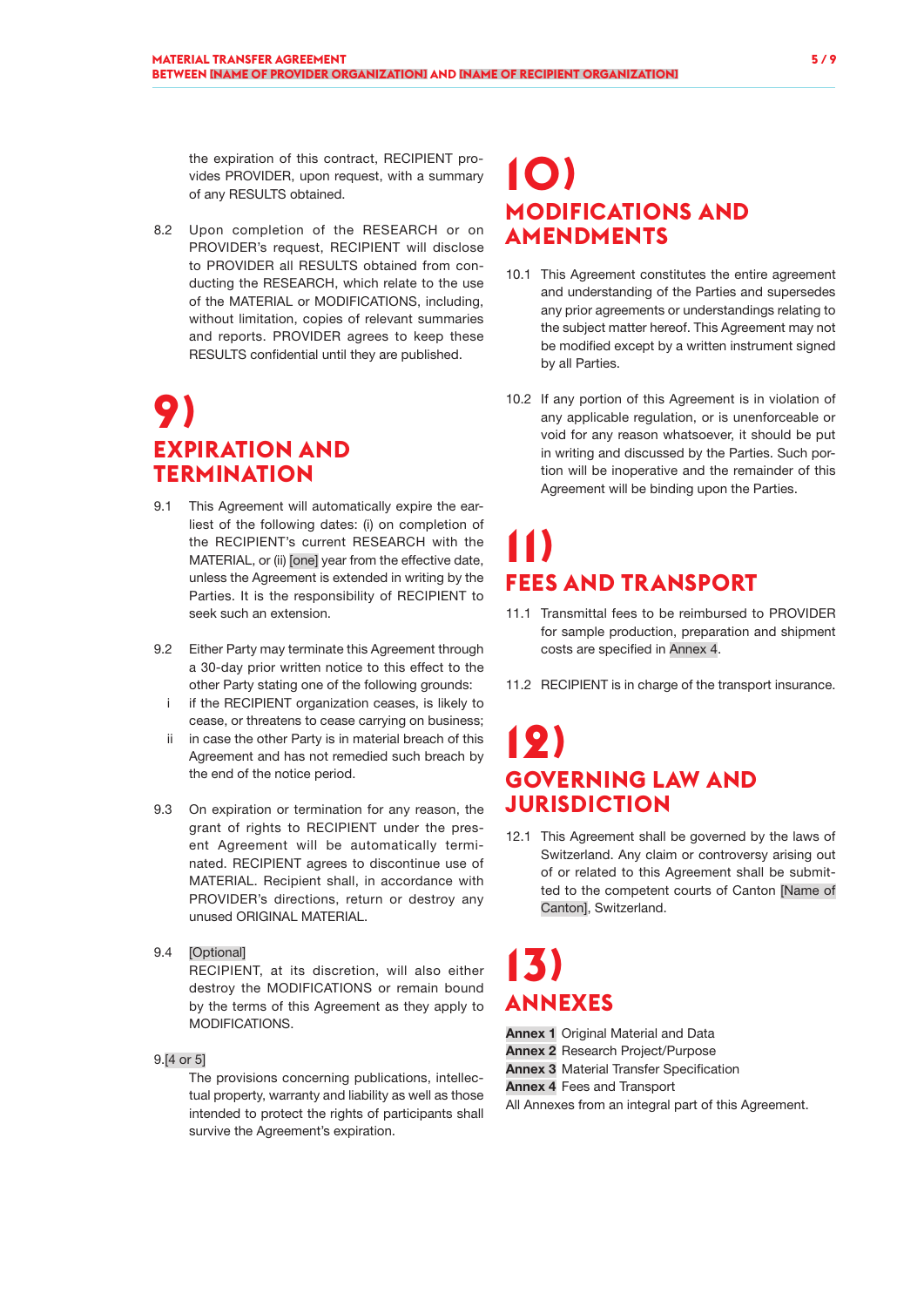# **ANNEX 1 ORIGINAL MATERIAL AND DATA**

The following original material shall be provided from PROVIDER to RECIPIENT:

### Description of biological material and preanalytical data

[For biological material: number of samples, tissue type, sample types (e.g. paraffin block, EDTA blood, etc.), sample identifiers, preservation and storage details, etc.]

Restrictions of use, if applicable

[…]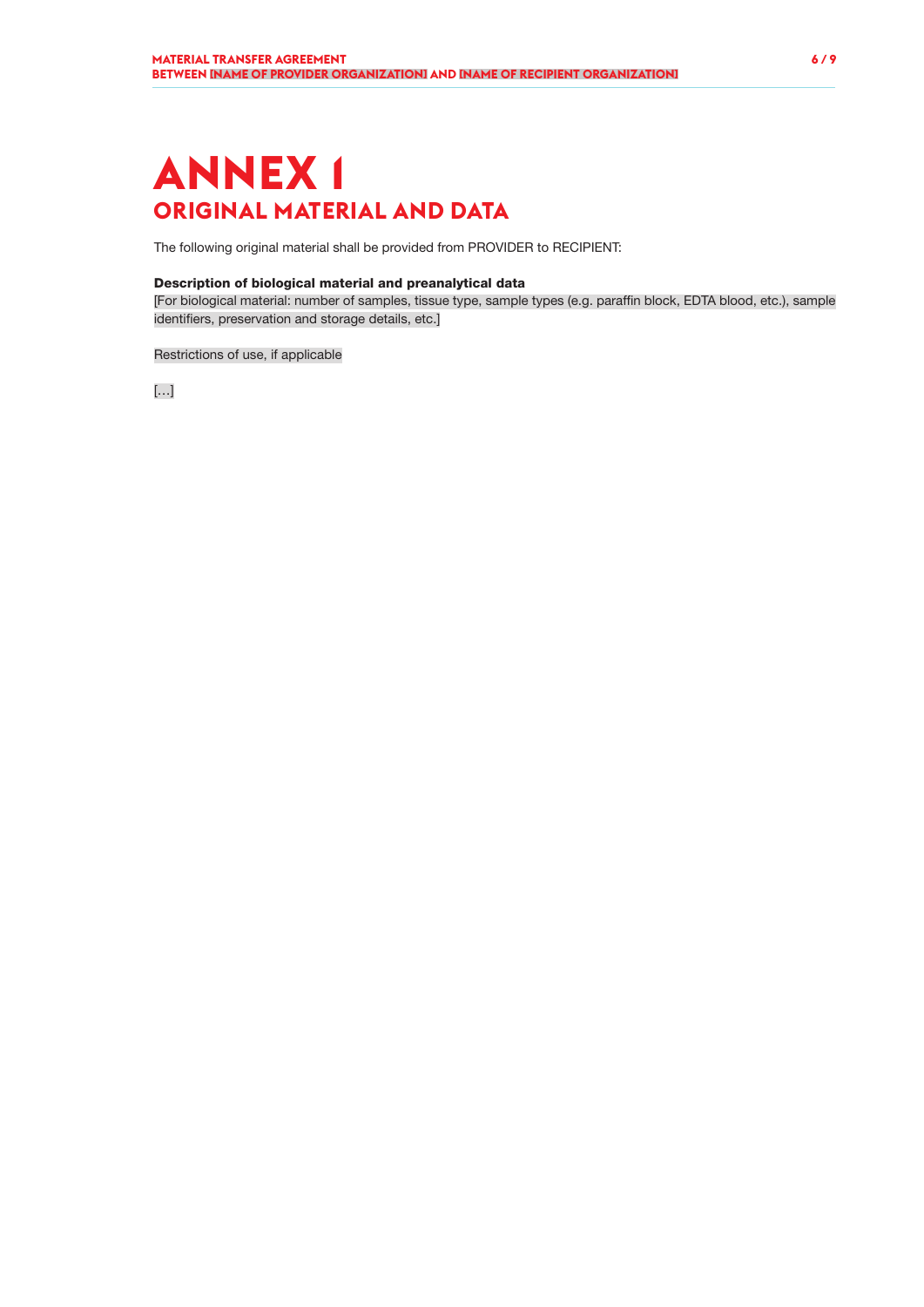# **ANNEX 2 RESEARCH PROJECT / PURPOSE**

The RESEARCH shall be limited to use of the MATERIAL in connection with the following activities:

| <b>Project Name</b>                                                                         |  |
|---------------------------------------------------------------------------------------------|--|
| <b>Organization Name:</b><br>Lab(s) and researchers<br>names                                |  |
| <b>Project summary</b>                                                                      |  |
| <b>Project duration</b>                                                                     |  |
| <b>Methods planned to be</b><br>used                                                        |  |
| <b>Ethical Committee</b><br>Approval (name, ref num-<br>ber and date)                       |  |
| Co-partner(s) (if appli-<br>cable, e.g. collabora-<br>tion with other labs for<br>analysis) |  |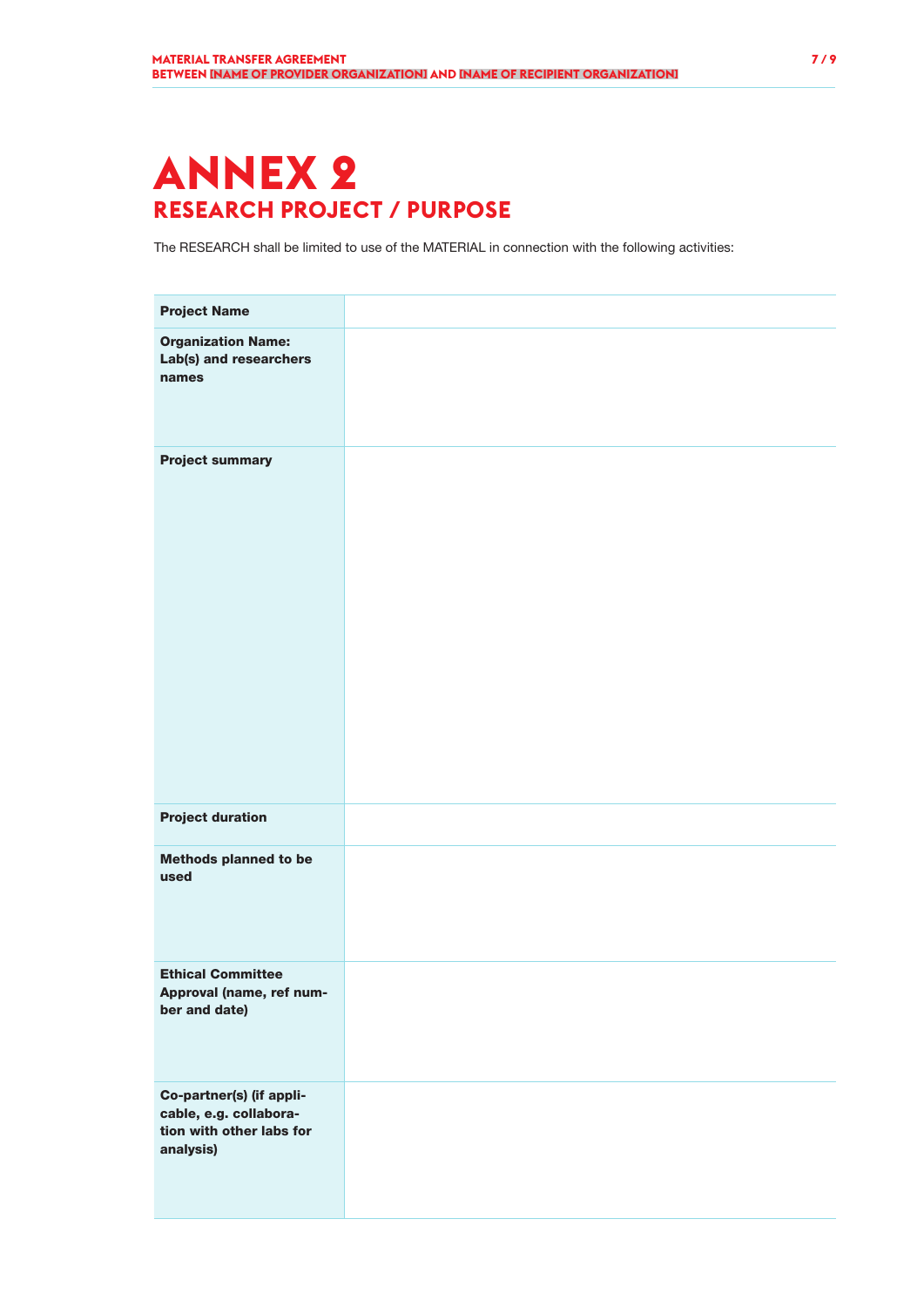# **ANNEX 3 MATERIAL TRANSFER SPECIFICATION**

List here all organizational and technical measures implemented to protect MATERIAL against misuse (i.e. unauthorized access, accidental loss, destruction or damage) and during transfer.